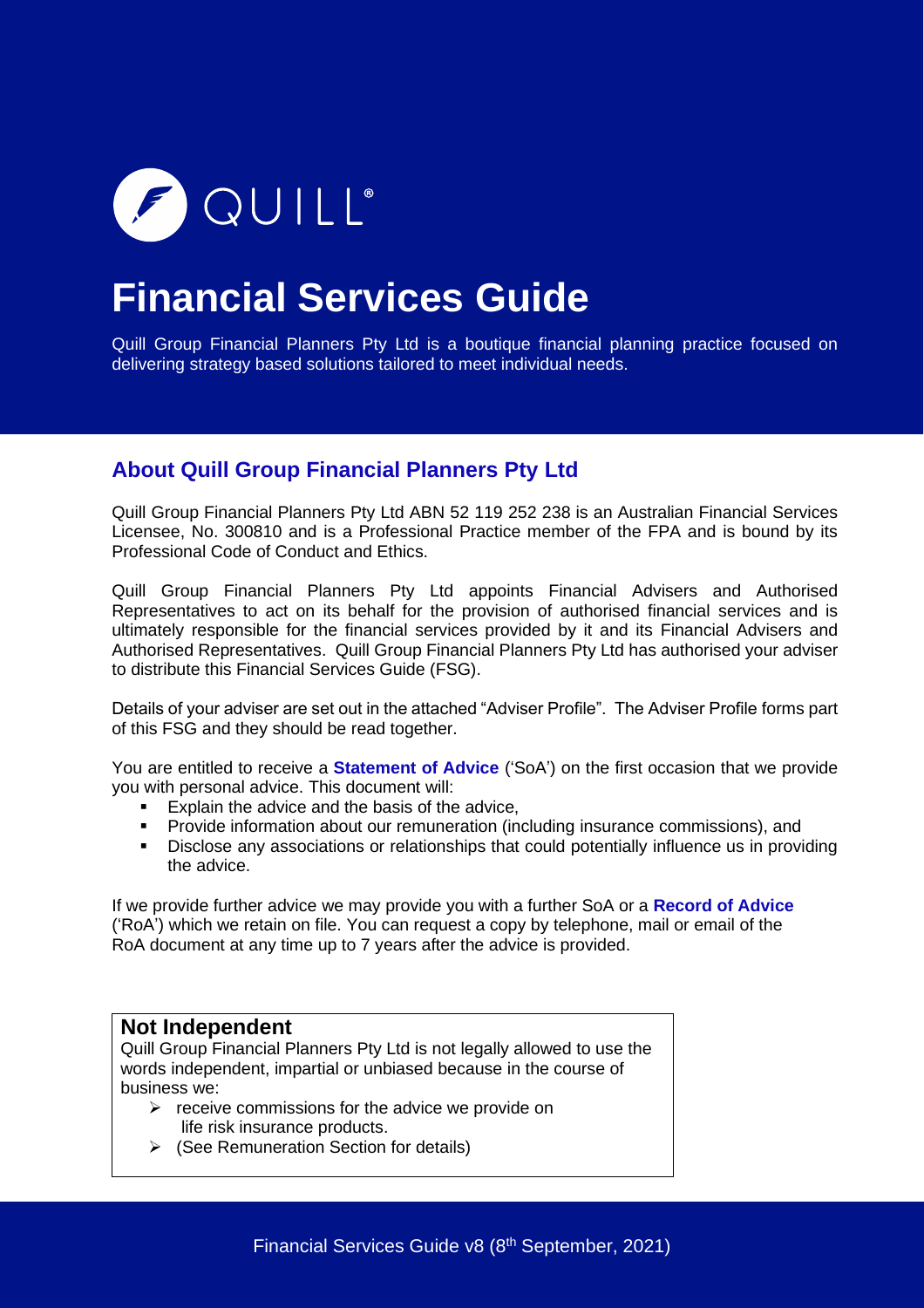Copies of all advice documents will be retained on your client file and if you have not already been provided with one you may ask for a copy of these documents at any time.

We will also provide you with, or make available to you, a Product Disclosure Statement ('PDS') issued by the product issuer for any financial product we recommend. The PDS contains information about the costs, benefits, risks and other features of the recommended financial product. You should read this information to enable you to make an informed decision prior to purchasing the recommended financial product.

**Fee Disclosure Statement** ("FDS") **and Written Consent to Deduct Fees** will be

issued to you about the services we have provided to you over the past 12 months as well as the services we intend to provide you over the next 12 months. We will also be required by law to obtain your written consent before ongoing fees can be deducted from your account/s.

#### **How you can give instructions**

You can contact us directly with any instructions relating to your financial services. This includes giving us instructions by telephone, mail or email. We can only accept your instructions via email once you have signed an authority form.

#### **Purpose of this Financial Services Guide**

The purpose of this FSG is to assist you in deciding whether to use any of the financial services we offer. After reading this FSG, you will know:

- Who we are and how to contact us
- What financial services can be provided to you and how these services will be provided to you
- How we (and any other relevant persons) may be remunerated
- Whether any relevant associations or relationships exist that may influence our advice
- How we maintain your personal information
- How to access our internal and external complaints handling arrangements

#### **Services Provided**

Our Planning and Advisory Services include:

- Wealth Creation Strategies
- Retirement Planning
- **■** Investment Advice
- **Aged Care Financial Advice**<br>• Social Security Planning
- Social Security Planning
- **■** Superannuation
- Rollovers and Annuities
- **EXEC** Liaison with Estate Planning Lawyers
- **■** Securities

Our Insurance Services include:

- Term Life Insurance
- **E** Sickness & Accident (Income Protection)
- **•** Trauma & Critical Illness
- **■** Total & Permanent Disability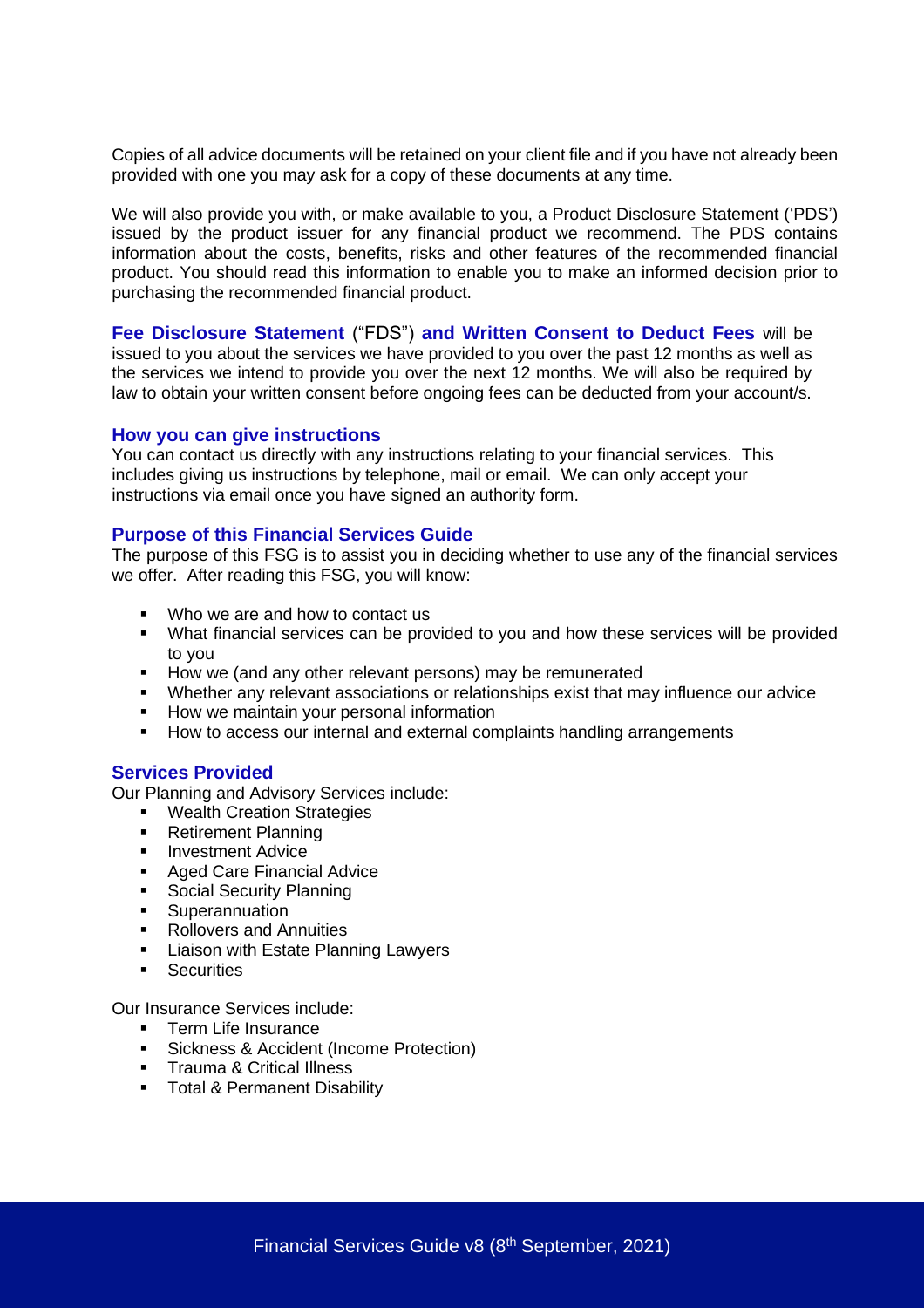Advice on matters relating to retirement planning, estate planning, investment risk management, wealth creation and maximising Centrelink benefits can be provided. Depending on your requirements, advice may be personalised specifically to your needs and circumstances, or restricted to certain areas, at your request.

An investment review service is provided as an ongoing care and maintenance service for your investment portfolio. This service is designed to ensure your investment structure remains appropriate to your long-term goals and objectives. Fees for this service are generally included in our "fee for service" model described in the remuneration section of this brochure.

#### **Best Interests Duty**

We are under an obligation to act in your best interests in relation to the personal financial product advice provided to you (i.e. the 'best interests duty'). Generally, we must ensure, within the subject matter of the advice provided to you:

- the scope of the advice includes all the issues for the advice to meet your stated objectives, financial situation and needs (including your tolerance for financial risk),
- the scope of advice can be limited or prioritised depending on your circumstances at the time the advice is provided but will also be agreed upon before commencement,
- if the scope of the advice changes, the change is consistent with your objectives, financial situation and needs,
- we consider whether or not to provide advice that recommends a specific product or whether you should dispose of a product or do nothing.

#### **Restrictions that Apply**

Whilst we are part of a multi discipline financial services business, Quill Group Financial Services does not provide legal, taxation, accounting or direct property advice. Whilst advice may touch on these areas, you should seek professional advice from experts in these fields. We can either refer you to one of our inhouse specialists within the broader Quill Group for assistance in these areas or alternatively help you obtain professional external advice in these areas.

#### **Remuneration**

A complete schedule of fees will be included in the Statement of Advice which will be given to you. Our Financial Planners are salaried employees of Quill Group Financial Planners Pty Ltd.

We generally operate on a fee for service model, based on the service provided to you. In most cases this will include an initial fee for the advice and placement of any business followed by an ongoing service fee. Any of these fees will be charged as agreed with you and as permitted by law.

The initial fee for advice ranges from \$1,650 to \$7,700 (inclusive of GST). Ongoing fees are determined by the complexity of ongoing work involved and services we provide. These fees enable us to cover the cost of providing this service and include data collection, research, strategy development, continuing training requirements and ongoing administrative costs. Our minimum ongoing fee starts at \$1,650 (inclusive of GST).

Risk insurance product providers pay Quill Group Financial Planners upfront and on-going commissions if you proceed with a risk insurance product one of our advisers recommends you. The upfront commission payable to Quill Group Financial Planners for advising on and implementing risk insurance financial products for you can range between 27.5% and 66% of your annual premium, while on-going commission may range between 22% and 30% of the annual premium. For example, on an insurance premium of \$1,000 that pays 66% initial commission and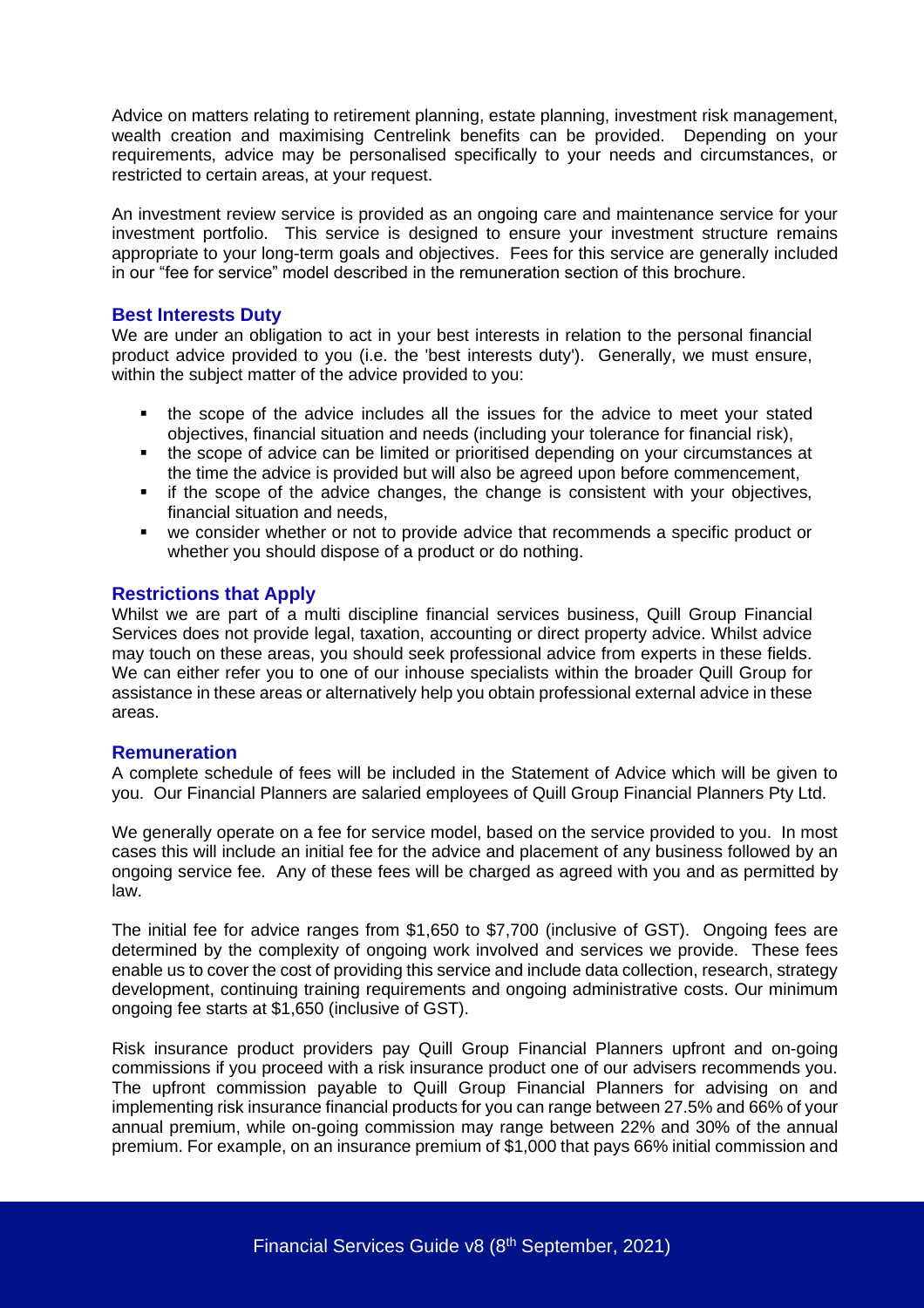22% on-going commission, the upfront commission is \$660 and the on- going commission is \$220 per annum. We reserve the right to charge a fee for risk insurance advice, in addition to any commission should the total initial insurance commission fall below our minimum advice fee of \$1,650.

#### **Your Privacy and Information**

We maintain a record of your personal profile including details of your objectives, financial situation and needs. We also maintain records of any recommendations made to you.

We are committed to implementing and promoting a privacy policy which will ensure the privacy and security of your personal information. If you wish to examine your file please ask us and we will make arrangements for you to do so. A copy of Quill Group's Privacy Policy is available at any time from your adviser on request or by visiting our website at [www.quillgroup.com.au.](http://www.quillgroup.com.au/)

#### **Associations**

Quill Group Financial Planners Pty Ltd is a wholly owned subsidiary of Quill Group Holdings Pty Ltd (QGH). QGH also owns Quill Group Financial Planners 1 Pty Ltd, Quill Group Accounting Pty Ltd, Quill Group Nominees Pty Ltd, Quill Group Finance Pty Ltd, Quill Group Investment Management Pty Ltd, Superfund Partners Pty Ltd, Intello Pty Ltd, and Aware Investment Management Pty Ltd. Quill Group Holdings Pty Ltd also owns a 50% share in ROBOSMSF Pty Ltd, Etairos Wealth Pty Ltd, WDN Wealth Pty Ltd, Lifeplan Services Pty Ltd and Intello Legal Pty Ltd

The Directors of Quill Group Financial Planning also have a financial interest in QGH. Where you are referred to a related entity by your adviser and take up the services of that business, the Directors and shareholders may make monies from these relationships as part of the profits from their ownership in the company.

| <b>Entity</b>                            | <b>Association</b>   | <b>Role</b>                   |
|------------------------------------------|----------------------|-------------------------------|
| <b>Superfund Partners Pty Ltd</b>        | Perry Wilkey         | Director & Shareholder of QGH |
|                                          | Peter Kirk           | Shareholder of QGH            |
|                                          | <b>Tony Marshall</b> | Director & Shareholder of QGH |
|                                          | Tony Rush            | Shareholder of QGH            |
| <b>Quill Group Investment Management</b> | Perry Wilkey         | Director & Shareholder of QGH |
| Pty Ltd                                  | Peter Kirk           | Director & Shareholder of QGH |
|                                          | <b>Tony Marshall</b> | Director & Shareholder of QGH |
|                                          | Tony Rush            | Shareholder of QGH            |
| Intello Pty Ltd                          | Perry Wilkey         | Director & Shareholder of QGH |
|                                          | Peter Kirk           | Shareholder of QGH            |
|                                          | <b>Tony Marshall</b> | Shareholder of QGH            |
|                                          | Tony Rush            | Shareholder of QGH            |
| <b>Quill Group Accounting</b>            | Perry Wilkey         | Shareholder of QGH            |
|                                          | Peter Kirk           | Shareholder of QGH            |
|                                          | <b>Tony Marshall</b> | Shareholder of QGH            |
|                                          | Tony Rush            | Shareholder of QGH            |
| Intello Legal Pty Ltd                    | Perry Wilkey         | Director & Shareholder of QGH |

QGFP Advisers associations and relationships are as follows;

From time to time, we and your financial planner may also receive other benefits from product issuers, such as technical advice and training and conference support in the form of travel and accommodation subsidies.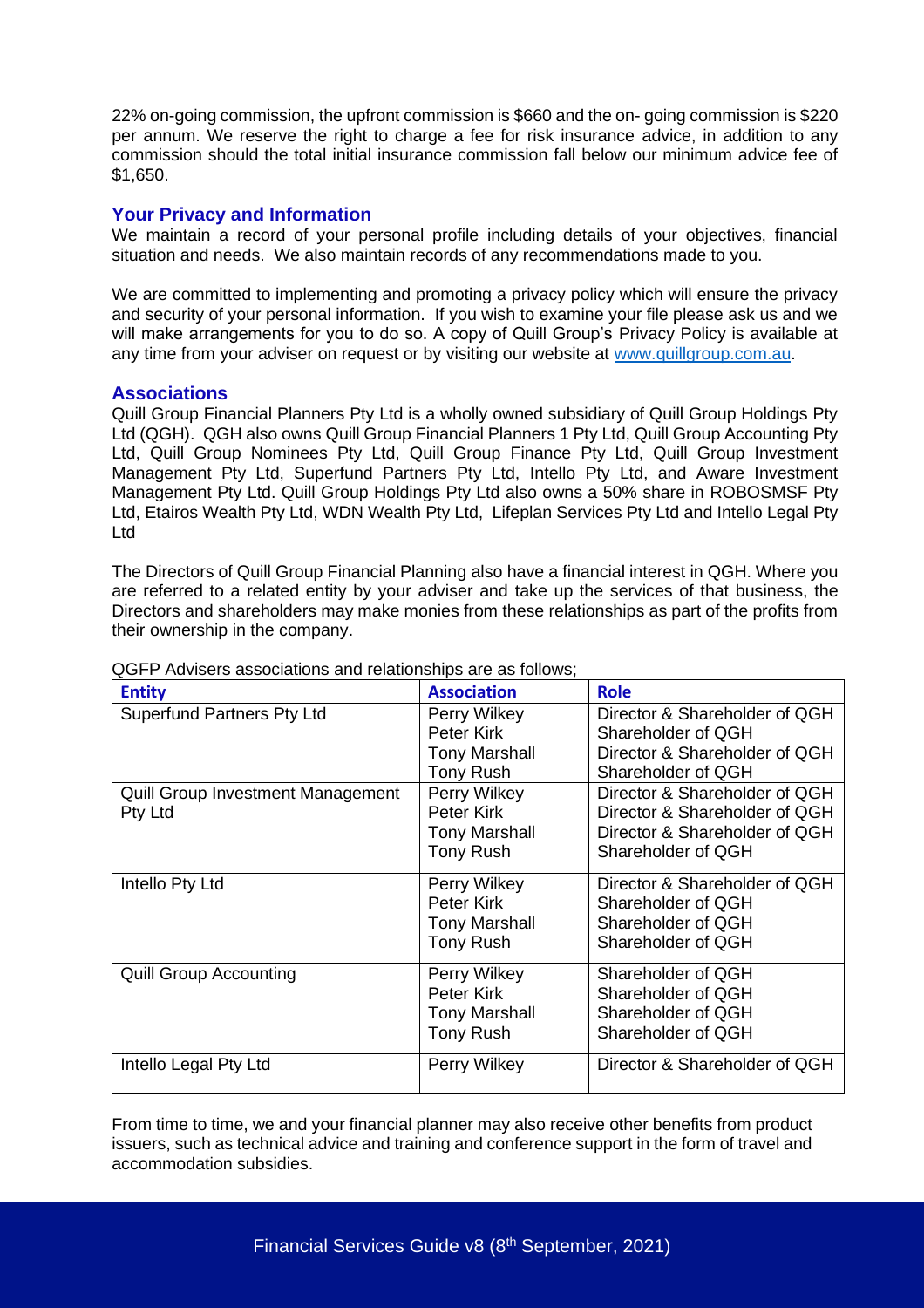We maintain an Alternate Forms of Remuneration Register. The Register, which you can review by contacting us, outlines some alternative forms of remuneration (including the incentive payments referred to above) that we may pay to or receive, from fund managers or their representatives (each of whom also maintains a register).

Quill Group Financial Planners Pty Ltd is committed as a Professional Practice of the FPA and its Code of Practice on Alternative Remuneration and maintains a Conflict of Interest register which is available on request.

#### **Code of Ethics & Complaints Resolution**

As a Professional Practice member of the FPA, Quill Group and its Authorised Representatives are bound by the FPA's Code of Ethics. If you have any complaint about the service provided to you, you should take the following steps:

Inform your Financial Adviser of your complaint. If the complaint is not satisfactorily resolved within 3 days, please contact Quill Group's Complaints Officer or put your complaint in writing and send to:

Complaints Officer Quill Group Financial Planners Pty Ltd PO Box 4557 Eight Mile Plains QLD 4113

If an issue has not been resolved to your satisfaction within 45 days, you can lodge a complaint with the Australian Financial Complaints Authority, or AFCA. AFCA provides fair and independent financial services complaint resolution that is free to consumers.

Website: [www.afca.org.au](https://www.afca.org.au/) Email: [info@afca.org.au](mailto:info@afca.org.au) Telephone: 1800 931 678 (free call) In writing to: Australian Financial Complaints Authority, GPO Box 3, Melbourne VIC 3001

The Australian Securities & Investments Commission has an Information Line – 1300 300 630 which you may use to make a complaint and obtain information about your rights.

#### **Professional Indemnity Insurance**

Quill Group Financial Planners Pty Ltd has Professional Indemnity Insurance in place to cover us and our representatives for liability arising from the financial services we provide. This includes claims relating to the conduct of representatives who no longer work for Quill Group Financial Planners Pty Ltd, but did so at the time of relevant conduct. Our arrangements satisfy the requirements for compensation arrangements under S912B of the Corporations Act.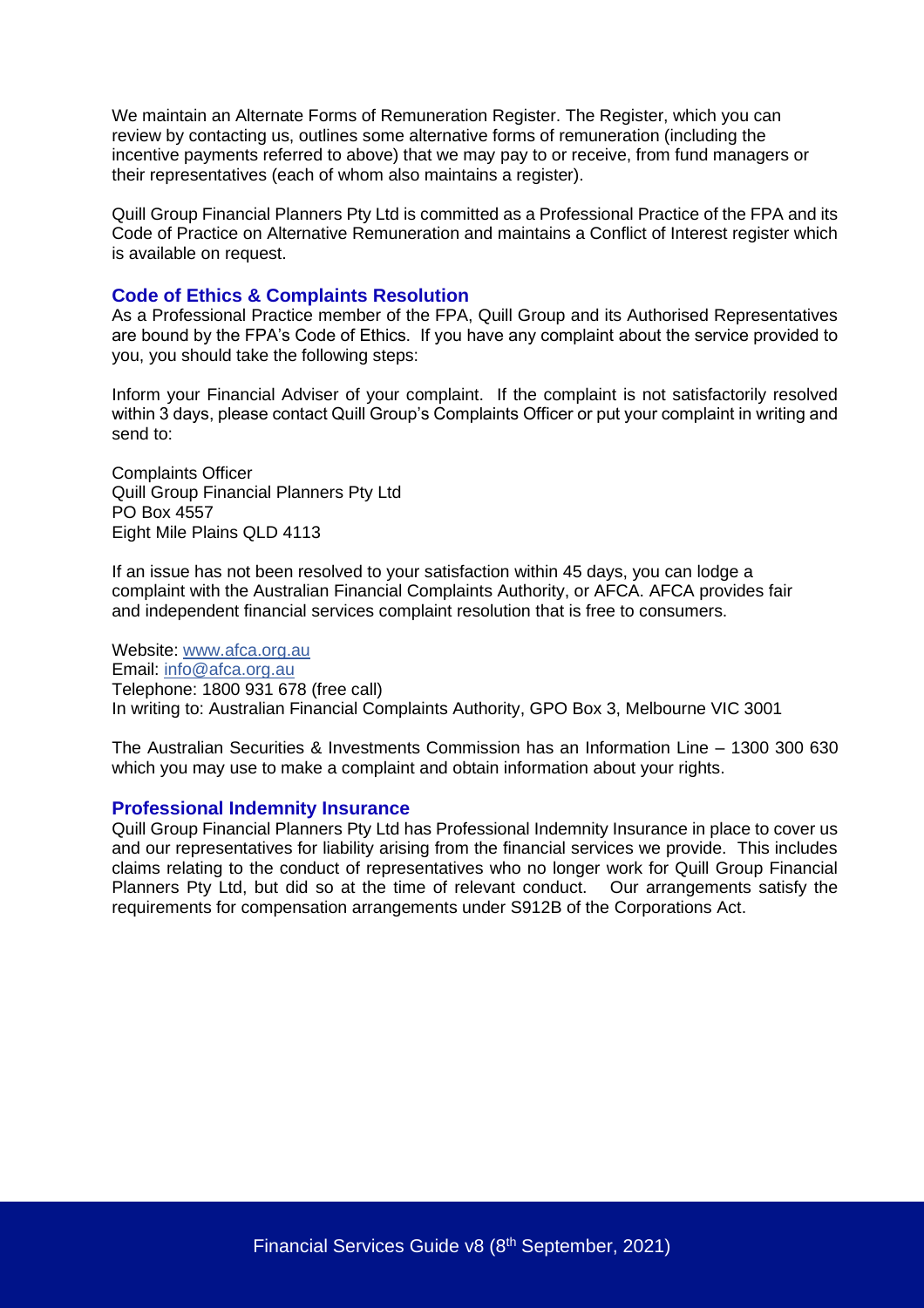## **Office locations**

Building 22, Garden City Office Park 1<sup>st</sup> Floor, Tower 2<br>2404 Logan Road 55 Plaza Parade 2404 Logan Road<br>
Eight Mile Plains QLD 4113<br>
Maroochydore Qld 4558 Eight Mile Plains QLD 4113 Maroochydore Qld 4558<br>PO Box 4557, Eight Mile Plains PO Box 722, Maroochydore PO Box 4557, Eight Mile Plains

*Phone:* 07 3840 4700 *Phone:* 07 5479 1977 *Email:* [brisbane@quillgroup.com.au](mailto:brisbane@quillgroup.com.au)

**Gold Coast Office**<br>
10 Short Street<br> **Adelaide Office**<br>
Level 1, 67 Gree Southport QLD 4215<br>
PO Box 10466, Southport BC<br>
PO Box 157, Goodwood PO Box 10466, Southport BC<br>
Po Box 157, Goodwo<br>
Phone: 07 5528 2000<br>
Phone: 08 8357 9950 *Phone:* 07 5528 2000 *Fax:* 07 5528 2200 *Email:* adelaide@quillgroup.com.au *Email:* [goldcoast@quillgroup.com.au](mailto:goldcoast@quillgroup.com.au)

#### **Sunshine Coast Office**

1<sup>st</sup> Floor, Tower 2 Kon-Tiki Building

*Fax:* 07 3423 3711 *Email:* sunshinecoast@quillgroup.com.au

Level 1, 67 Greenhill Road<br>Wayville SA 5034